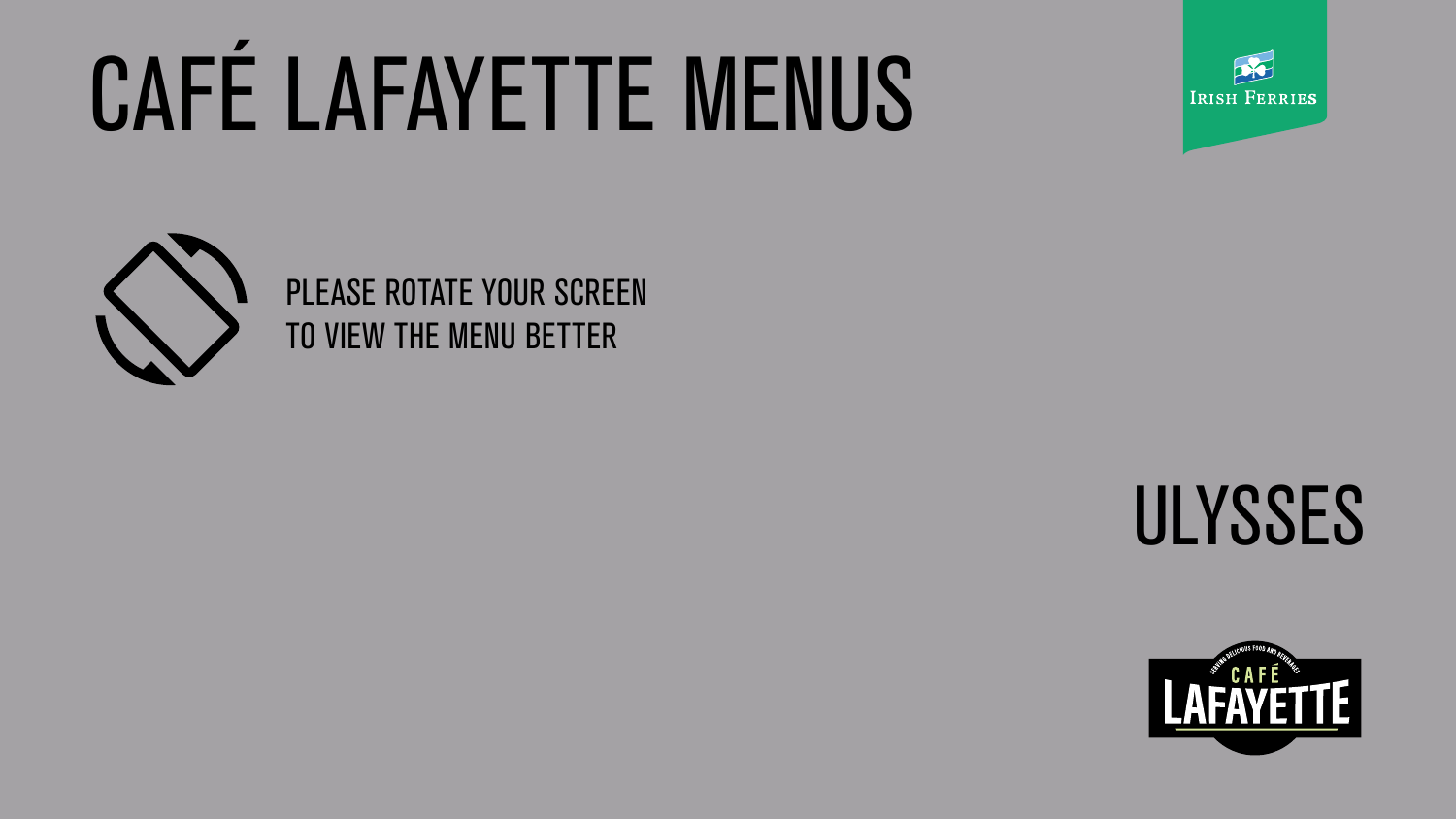Carved Limerick ham, melted brie cheese, butter glazed croissant

#### PREPARED GRANOLA POT ◎ ↑ V €5.95

Natural Greek yogurt, forest berry compote, toasted oats

#### HAM & CHEESE PANINI  $\epsilon$ 7.50

Carved Limerick ham, Dubliner cheddar cheese, toasted baguette



Double chocolate chip, raspberry & vanilla, blueberry





#### FRESHLY BAKED PASTRY €3.50

Egg custard tart, cinnamon twirl, pecan & maple Danish, buttered croissant

#### $SELECTION OF YOGURTS \quad V \quad \circledast$   $\qquad \qquad \in 2.95$

Glenisk, Yoplait, Muller, Irish Yogurts

# BREAKFAST

#### PARISIAN CROISSANT <del>€6.95</del>



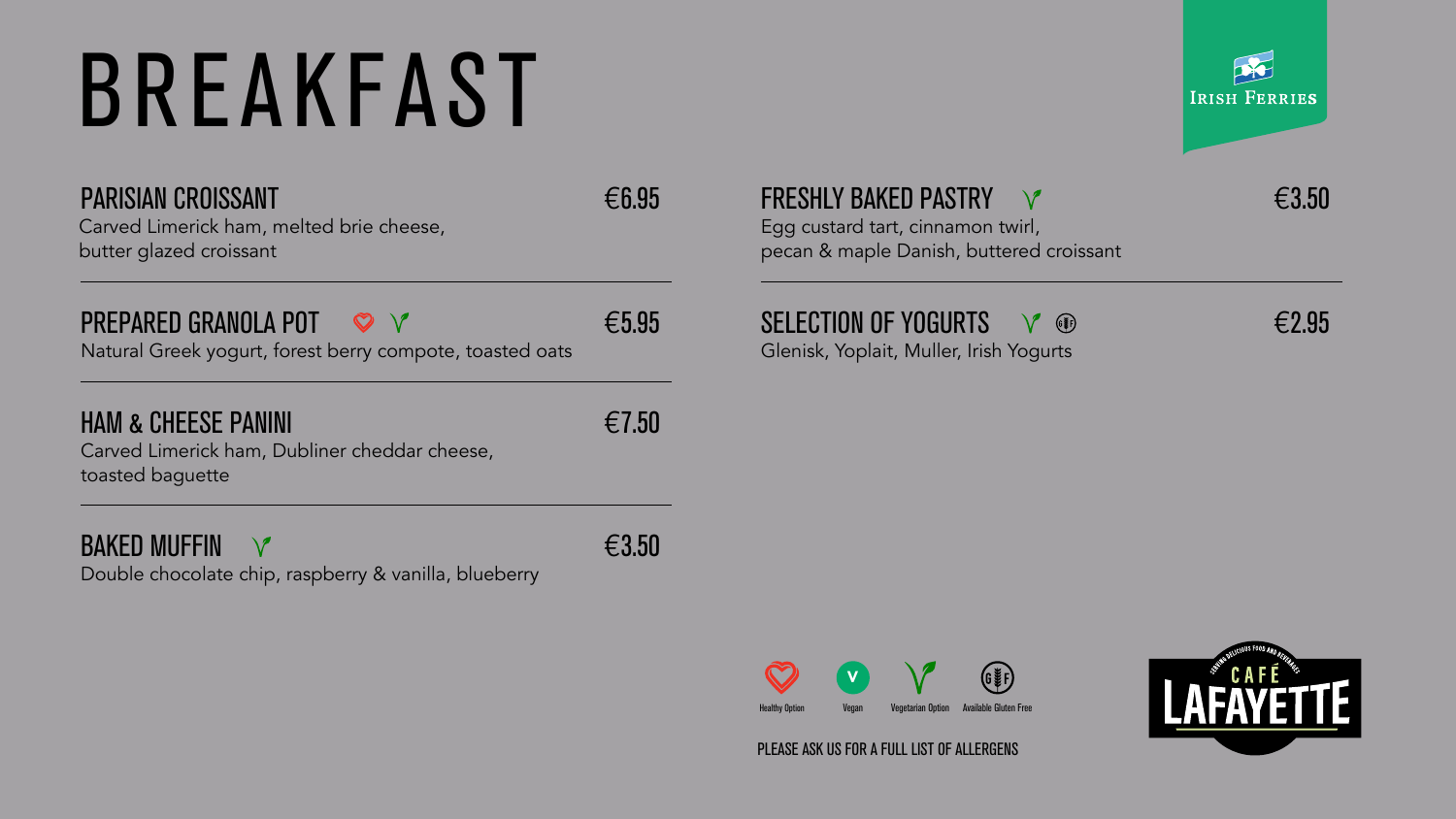## BOXED SALADS SANDWICHES

#### $SUPERFOOD SALAD \cong V \bullet \circ \bullet$ V U CD

Roasted beetroot, sweet potato, red onion, crushed garlic, pumpkin seeds, fresh mint, balsamic vinaigrette

#### CHICKEN PANZANELLA SALAD  $\epsilon$ 9.95

Sea salt & herb infused chicken breast, chunky heirloom tomatoes, ciabatta loaf, black olives, baby capers, parmigiano reggiano, red wine vinegar

#### HERITAGE TOMATO & MOZZARELLA SALAD  $\otimes \vee \circledast \in 9.95$

Heirloom Tomato & Buffalo Mozzarella ball

#### CHICKEN CAESAR SALAD  $\epsilon$ 9.95

Lettuce, Grilled Chicken Breast, Grana Padano & Streaky bacon



### ARTISAN HANDCRAFTED SANDWICHES  $\epsilon$ 6.95 GOURMET TORTILLA WRAP SALAD  $\otimes$   $\in$  7.95 DEEP FILLED FRENCH BLOOMER SANDWICH  $\epsilon$ 7.95

Freshly prepared daily using the finest local produce served on a selection continental grain breads.

We roast all of our turkey, ham & beef sandwich fillings on board to provide a fresher flavour for you



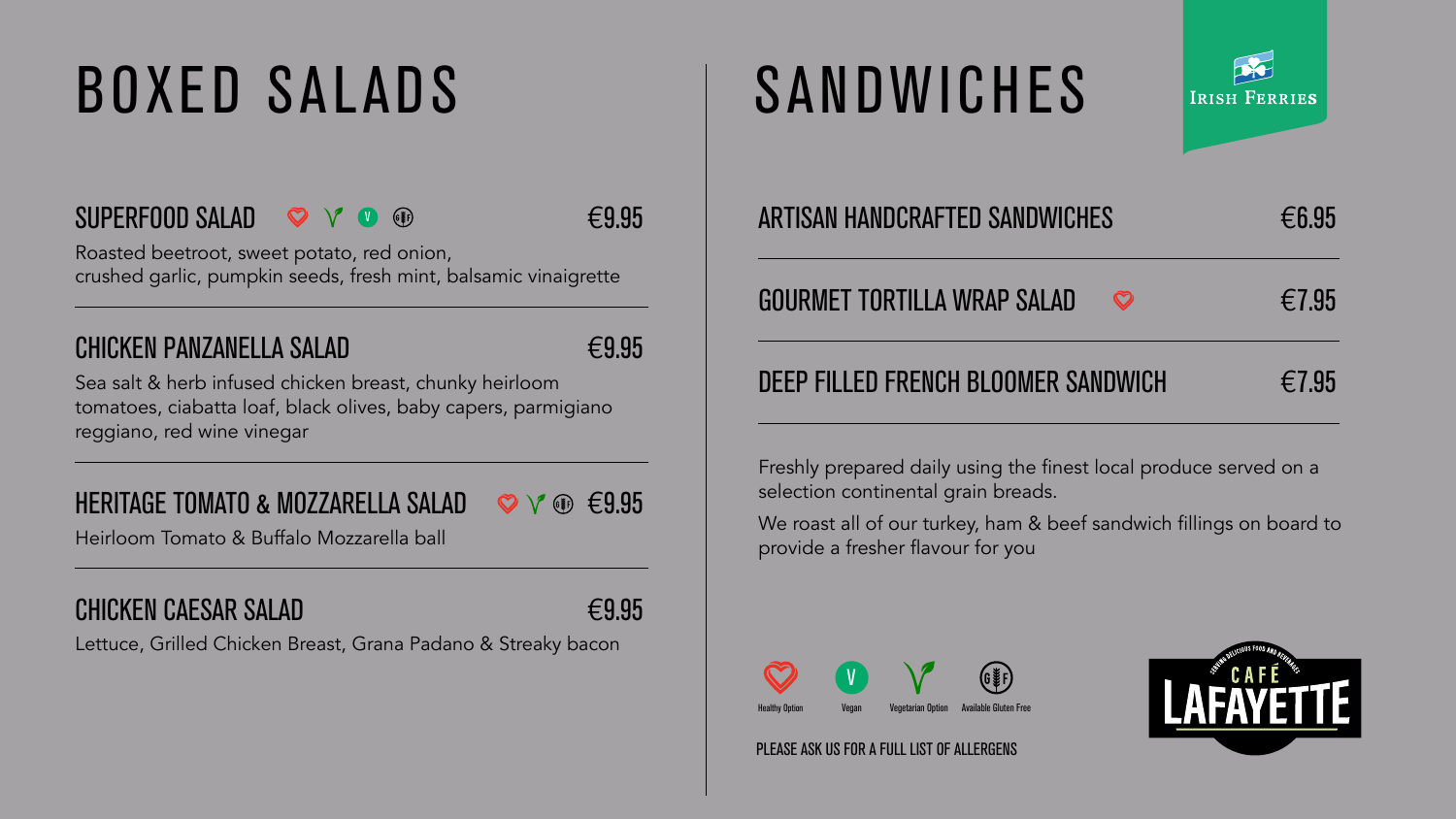Gooey Nutella, whipped cream, sliced banana

#### TASTEFUL DUTCH APPLE & CINNAMON  $\epsilon$ 7.95

Fresh apple and cinnamon, sugar glaze, whipped cream

#### JUST ADMIT IT'S A SUNDAE  $\epsilon$ 7.95

Fresh strawberries, chocolate chips, whipped cream, chocolate fudge sauce

#### RISE & SHINE  $\epsilon$  7.95

Blueberries, natural yogurt, granola, dusting of coconut



### $\text{SWEET AND SOLR} \in 7.95$

Dusting of icing sugar, fresh lemon juice

#### THE CANADIAN  $\epsilon$  7.95

Warm Canadian maple syrup

#### $\mathsf{CHEEKY} \quad \in 7.95$

Gooey Nutella, whipped cream

#### SURPRISE OF THE DAY  $\epsilon$ 7.95

Please ask your server for details

### TRIPLE STACK AMERICAN PANCAKE STATION

### CHEEKY MONKEY  $\epsilon$  7.95



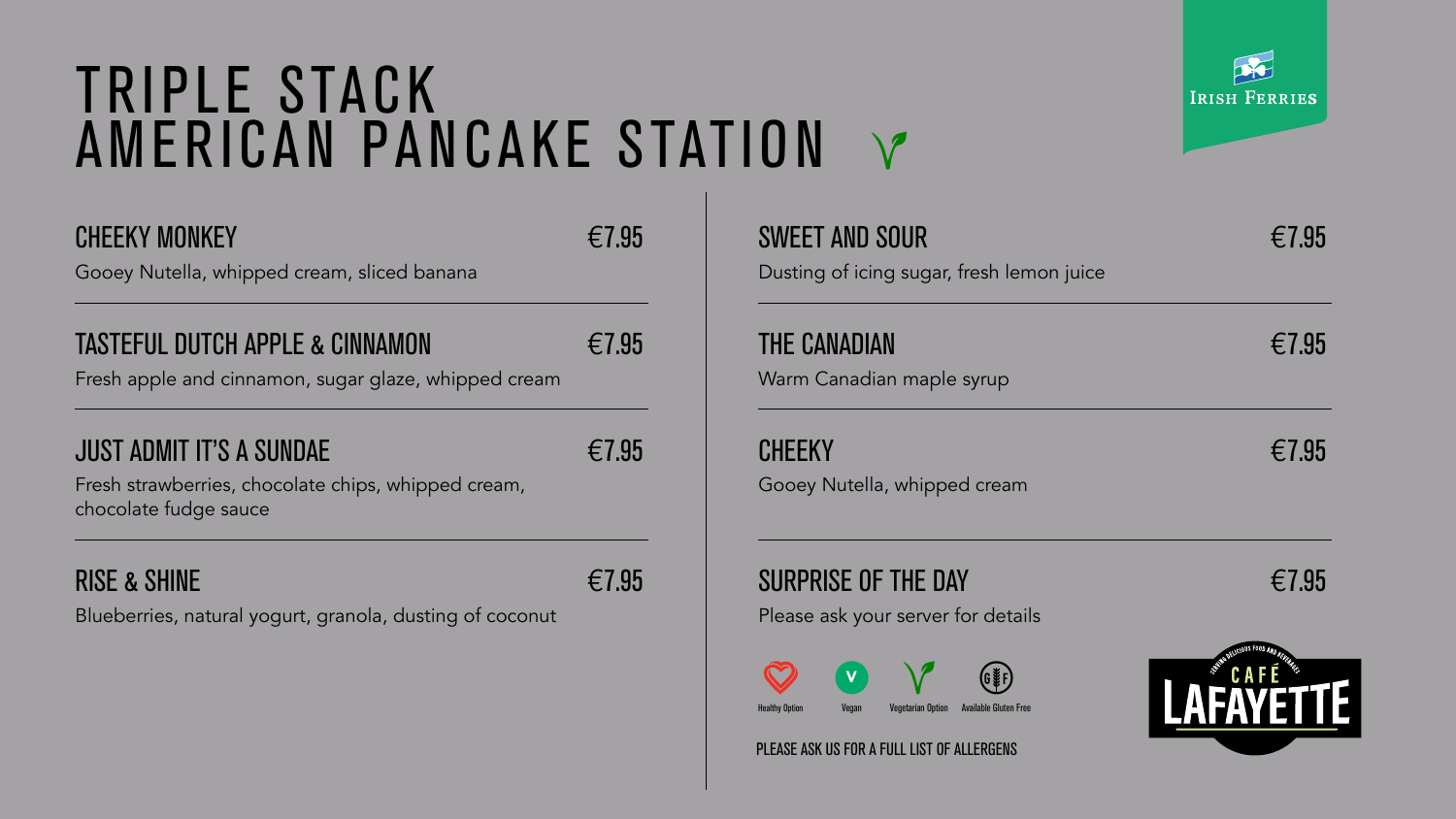## SWEET CREPE STATION V

### THE CLASSIC  $65.95$

Icing sugar sprinkles

#### $NUTELLA$  BLISS  $\epsilon$  5.95

Gooey Nutella, whipped cream

#### STRAWBERRY RAPTURE <del>€5.95</del>

Chocolate fudge sauce, whipped cream, mixed berry compote

#### $GO BANANAS \qquad \qquad \epsilon_{5.95}$

Blueberries, natural yogurt, granola, dusting of coconut







#### MARSHMALLOW SURPRISE  $\epsilon$ 5.95

Gooey Nutella, whipped cream, mini marshmallows

#### $CHEEKY \quad \epsilon$

Gooey Nutella, whipped cream

#### $SURPRISE$  OF THE DAY  $\epsilon$ 5.95

Please ask your server for details



Healthy Option Vegan Vegetarian Option Available Gluten Free









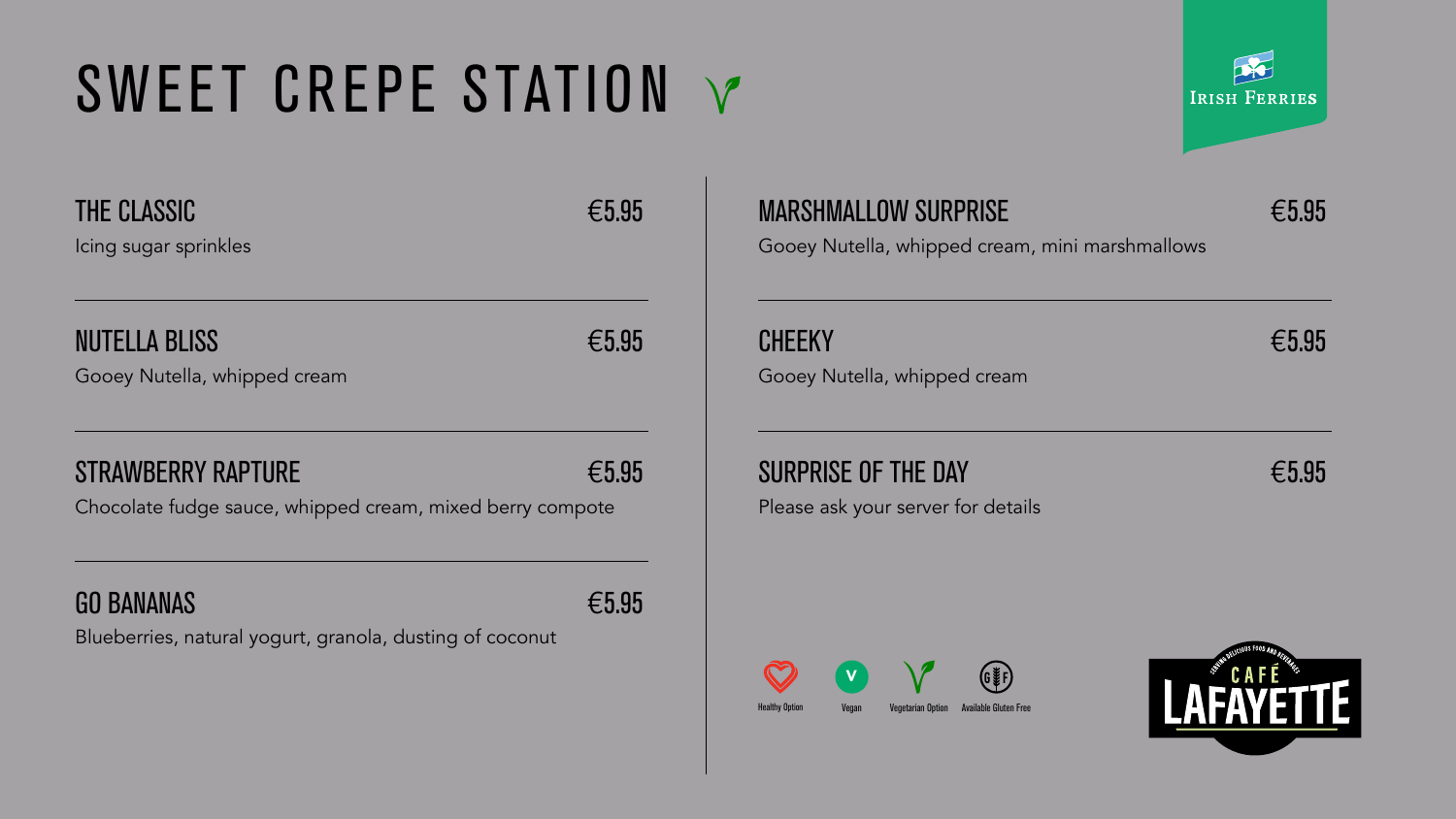



#### HEALTHY OPTION

Irish Ferries will donate 10 cent to the Irish Heart foundation every time you choose to have a heart

#### VEGETARIAN OPTION



## SWEET CRÊPE STATION V



#### AVAILABLE GLUTEN FREE

Gluten free breads available on request. Please ask us for details

| <b>CLASSIC SUGAR &amp; LEMON JUICE</b> | $\epsilon$ 5.95 |
|----------------------------------------|-----------------|
| STRAWBERRY JAM & WHIPPED CREAM         | $\epsilon$ 5.95 |
| <b>NUTELLA &amp; HAZELNUT</b>          | $\epsilon$ 5.95 |
| <b>BANANA &amp; PEANUT BUTTER</b>      | $\epsilon$ 5.95 |
| IRISH HONEY & MIXED BERRY COMPOTE      | $\epsilon$ 5.95 |